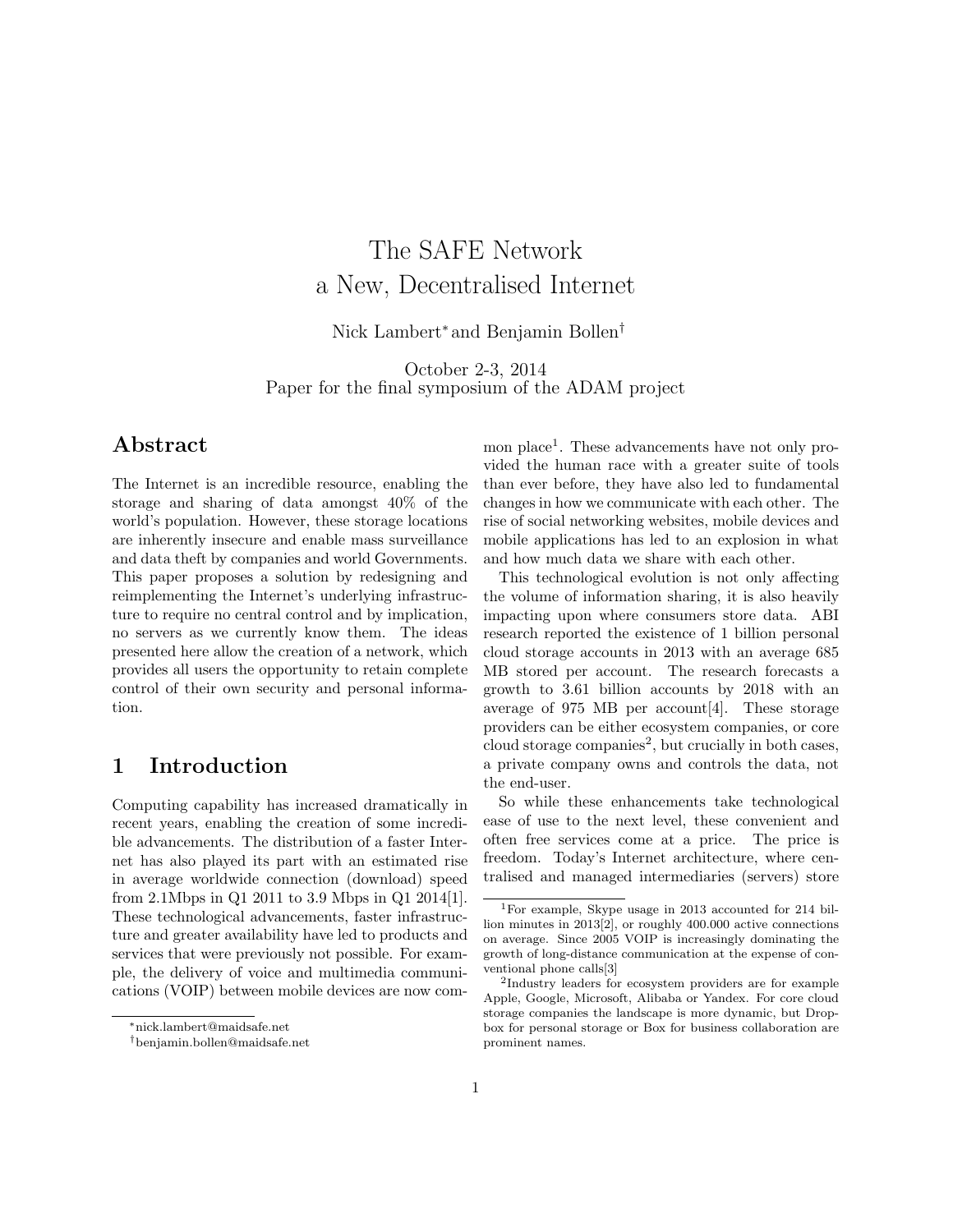and provide access to information, do so in an inherently insecure way. We also experience an ever increasing number of concerns over the privacy of our data. This paper argues that it is in fact human involvement, and the existing client server architecture's requirement for human organisation, that leads to these security and privacy issues.

MaidSafe.net, a Scottish company founded for these goals, proposes and implements a new, decentralised architecture that eliminates human involvement in private data. MaidSafe will enable users to enjoy the significant resources of the Internet, while improving and protecting their experience and privacy.

### 2 The Internet is broken

The fact that the Internet has grown beyond the expected use cases of the original design is, at the very least, a strong motivation to consider a renewed architecture. It is evident looking back that the current volume of 2.8 billion regular users[\[5\]](#page-7-4) was not anticipated, nor was the original design of ARPANET centralising. In fact, one of Bob Kahn's fundamental rules, when designing the transmission control protocol (TCP), was that there would be no global control at the operations level[\[6\]](#page-7-5). However, some of these principles took a back seat as other considerations took priority.

It was originally envisioned, back in the late 1960s, that there would be multiple independent networks and as Leiner et al suggested "256 networks would be sufficient for the foreseeable future". This was clearly in need of consideration when Local Area Networks (LANS) began to appear in the late 1970s. The addition of workstations, PCs and Ethernet technology, in addition to LANs, also led to changes in the original architecture concepts. The rapid and unforeseen rise in the Internet's growth introduced scaling is-sues<sup>[3](#page-1-0)</sup> that were dealt with by the implementation of a hierarchical routing model. This approach led to a centralising of the architecture, with the introduction

of "managed interconnection points" by US Federal agencies.

This enabled more "rapid configuration robustness and better scaling to be accommodated". As the National Science Foundation (NSF) started to privatise and commercialise the program in 1995, the use of regional networks via private long haul carriers led to the information superhighway. This made the world wide web, envisioned by Tim Berners-Lee, possible. However, as the Internet has continued to grow, it is suggested that this change in direction has led to some significant problems that not only impact upon the way the world's citizens manage data, it is also having a much more profound impact on society as a whole.

### 2.1 Government Control

Governments spying and eavesdropping is nothing new[\[7\]](#page-7-6). Letters have been intercepted for centuries and spy networks have existed for millennia. In recent times, attention has shifted from telegrams to email. Within the US, Project Shamrock, established after the Second World War, legally accessed all the cables of RCA Global, ITT, and Western Union. Minaret was another project, established in the 1960s to focus on intelligence gathering amongst domestic targets. Despite both programs being exposed and subsequently shelved, they were the pre-cursor to ECHE-LON, a surveillance program that utilises automatic keyword searching of faxes, telex and emails. In 2001 the European Parliament examined the reach of the ECHELON program, but concluded the impact would be limited[\[8\]](#page-8-0):

[. . . ] however extensive the resources and capabilities for the interception of communications may be, the extremely high volume of traffic makes exhaustive, detailed monitoring of all communications impossible in practice.

Technological advancement over the past decade has refuted the assumption of this report. Centralisation driven by cloud services has facilitated the impact of surveillance programs. The Snowden revelations demonstrated that intelligence agen-

<span id="page-1-0"></span><sup>&</sup>lt;sup>3</sup>The single algorithm employed with all routers could not cope with demand.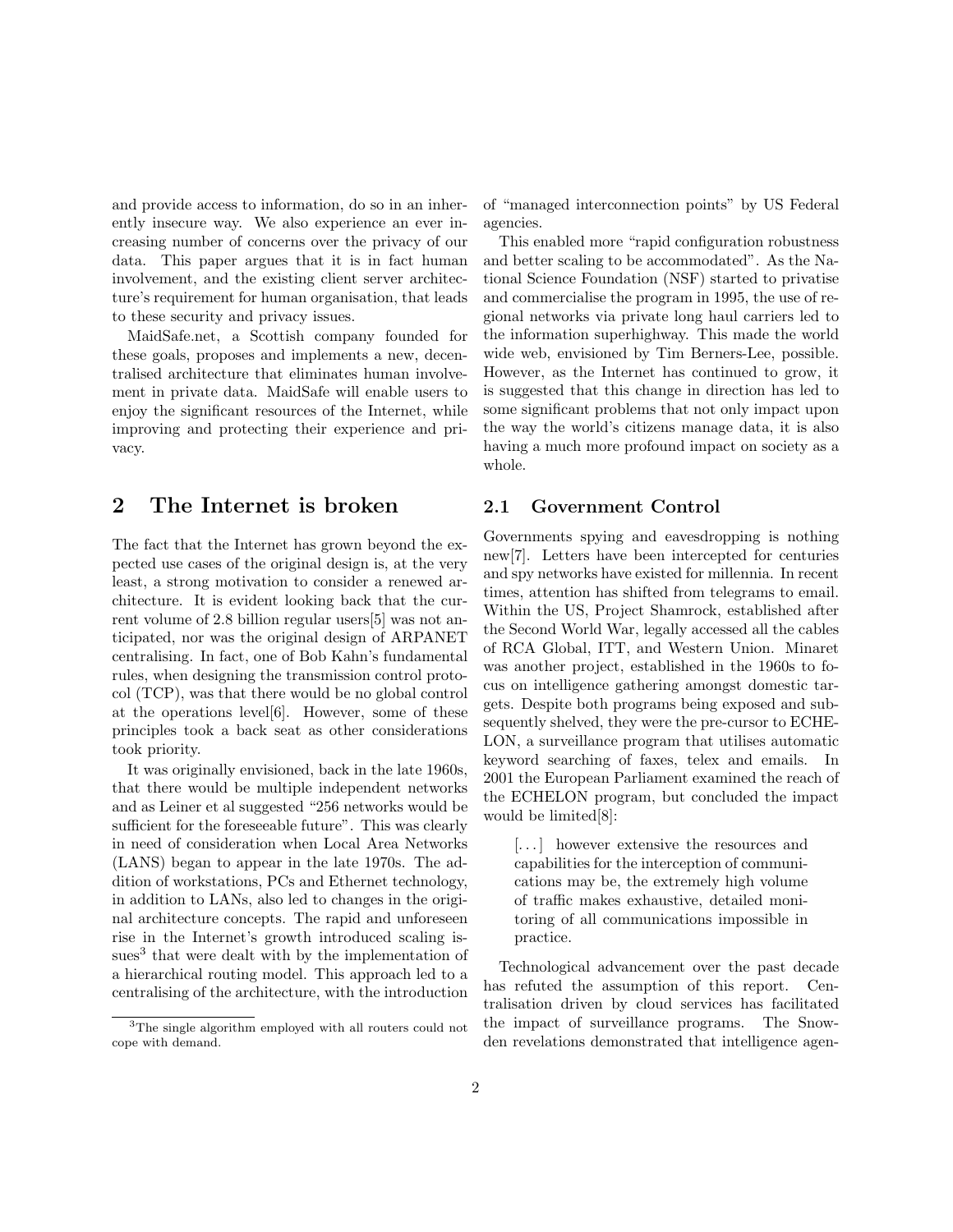cies are able to access data at will from some of the world's largest technology companies (PRISM) and by tapping data direct from fibre optic cables (TEMPORA, FAIRVIEW, STORMBREW, OAK-STAR and BLARNEY)[\[9\]](#page-8-1). Although denied by almost all technology companies, NSA slides suggest they were complicit, willing or otherwise, in helping to collect this data[\[10\]](#page-8-2).

This paper proposes that the existing centralised architecture and the involvement of humans, make these privacy intrusions possible. All existing services require that users authenticate themselves in order to gain access. While this process is automated, the credentials of the users are stored in centralised locations. Furthermore, the encryption keys are held by the service provider, enabling them to access their users' data[\[11\]](#page-8-3). While client side encryption technology is available, it is not standard practice to implement it in end-user products. Additionally, most cloud service companies are based within the US and as such are legally obliged to comply with Government agency requests for user data.

Interestingly, much of this monitoring conflicts with the Universal Declaration of Human Rights that the US and UK Government and their allies signed up to in 1948. Article 12 states[\[12\]](#page-8-4)

"No one shall be subjected to arbitrary interference with his privacy, family, home or correspondence, nor to attacks upon his honour and reputation. Everyone has the right to the protection of the law against such interference or attacks."

The evidence suggests that, over a lengthy period, these Governments have chosen to ignore a fundamental human right, the individual's right to privacy. However, it is not just nations that choose to invade our privacy. As the Internet was designed without inherent privacy protections at protocol level, technology companies also take advantage of the centralised Internet architecture to profit from private data.

#### 2.2 Surveillance as a business model

Security expert Bruce Schneier notably stated at SOURCE conference in Boston:[\[13\]](#page-8-5)

"Surveillance is the business model of the Internet. We build systems that spy on people in exchange for services. Corporations call it marketing."

This suggestion is based on the fact that many large technology companies generate the overwhelming majority of their revenue by mining their users' data. The revenue model of companies like Google and Facebook is to provide their core services free from monetary charge and then sell user-targeted access to companies who advertise on their platform. Google generated USD 50.5 billion in advertising revenue during 2013 which equated to 91% of their yearly sales[\[14\]](#page-8-6). Similarly, Facebook delivered advertising revenue of over USD 6.9 billion to their investors over the same period, equivalent to 89% of their income[\[15\]](#page-8-7).

Ethan Zuckerman (Director of the Center for Civic Media at MIT and principal research scientist at MIT's Media Lab) has suggested that [\[16\]](#page-8-8):

"The fallen state of our Internet is a direct, if unintentional, consequence of choosing advertising as the default model to support online content and services."

Zuckerman goes on to argue that Facebook, Google and others, are under increasing pressure from shareholders to sell ever more advertisements. They predominantly grow their advertisement revenues by providing ever deeper insights into their users. As a result, such companies mine their users' data at an ever increasing rate.

This paper suggests that the ad supported web, while not being directly responsible for the move toward a more centralised architecture, has nonetheless had a part to play. It is much easier to mine our data when it is held in unencrypted and centralised locations under direct control of the service provider.

### 2.3 Security

Security of data is an issue that goes hand in hand with privacy, as without security data cannot remain private. A European Commission project, the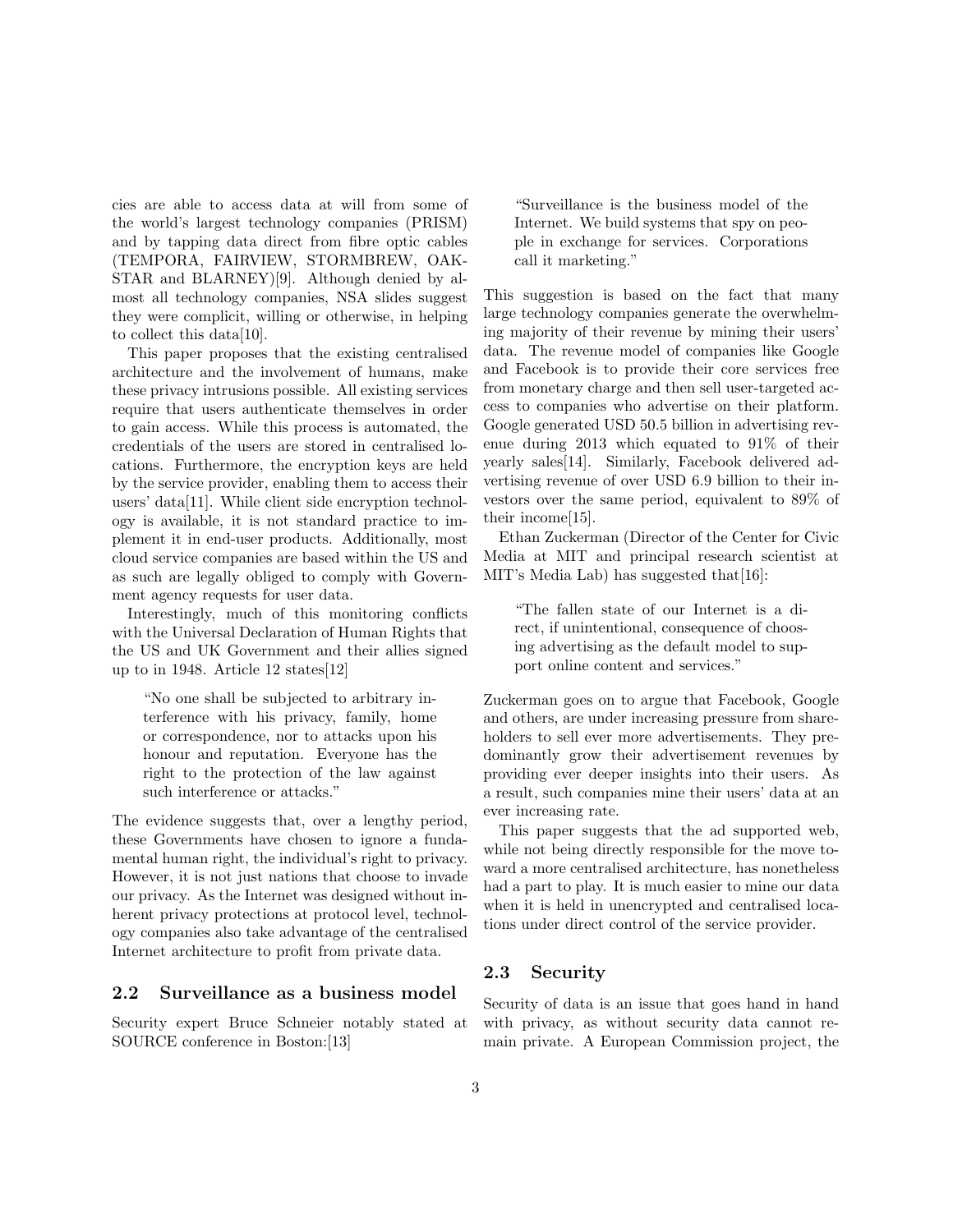ABC4Trust, suggests that users want privacy and organisations want security, however, it could be argued that information stolen from a business typically also affects individuals and therefore both groups desire security, albeit of differing importance[\[17\]](#page-8-9).

Whilst opinion on this point may vary from reader to reader, evidence suggests that security is about as scarce as privacy within today's centralised Internet. At a time when the revenue generated by the Internet as a whole is estimated to exceed USD 4.2 trillion in G20 countries alone, and with companies storing and sharing highly valued and sensitive information, demand for Internet data security has never been greater[\[18\]](#page-8-10).

In a UK Government survey on security breaches, 93% of large organisations and 87% of SMEs experienced a security breach in 2013. The survey reported that major breaches were typically caused by a combination of failures in not only people, but also process and the technology itself[\[19\]](#page-8-11):

"36% of the worst security breaches in the year were caused by inadvertent human error (and a further 10% by deliberate misuse of systems by staff)"

What is also evident is that these problems are not sector specific and are taking place across all industries including healthcare, finance and education[\[20\]](#page-8-12)

With global cyber crime costing an estimated USD 400 billion per year, it has a huge impact on society, companies and consumers[\[21\]](#page-8-13). In December 2013, 40 million credit card details were stolen from a prominent US retailer with the haul also including 70 million addresses and other personal information. Similarly, in what appears to be a series of attacks, a Russian group has amassed an estimated 1.2 billion user names and passwords[\[22\]](#page-8-14).

With businesses continuing to store valuable information in centralised, hence inherently insecure, data centres, managed by people that empirical evidence indicates are prone to mistakes, suggests a change in approach is required. Failure to adapt to these issues will only ensure that they continue. What is required is a change to the fundamental architecture of the Internet; one that removes central points of weakness and humans from the process of data management. This fresh approach should clearly have security and privacy inherent within the design.

## 3 The SAFE network; a new network design

Taking inspiration from complex natural systems, and specifically ant colonies, Scottish engineer David Irvine set about the problem of providing a secure data and communications platform. MaidSafe.net was founded in  $2006<sup>4</sup>$  $2006<sup>4</sup>$  $2006<sup>4</sup>$  to implement his design. The values of the company are to provide privacy, security and freedom for all. The SAFE network is open source and provided free of charge to the world.

The system is a fully decentralised, serverless, peerto-peer design with the objective of providing an autonomous global network. The network is comprised by the users, who each donate their spare computing resources to it and are incentivised via a network token for doing so. Each user establishes a node, called a vault, to which the network assigns its own unique address (derived from a cryptographic key pair). This address is known only by the network.[\[23\]](#page-8-15)

It is possible to store any type of data (structured and unstructured) on the vault network, with typically each user running a client to enable network requests. Vaults on the network don't only store data, they perform multiple functions, called personas. This includes managing the integrity of close nodes<sup>[5](#page-3-1)</sup> and the integrity of the data chunks.

The closest nodes will continually change as nodes go on and o✏ine. This provides a dynamic environment. Normal usage should induce a high network churn. Knowledge of a network area is managed by the concept of close groups. A close group are the vaults whose addresses are closest to a given address, but not equal to it. This determines a close group for every data chunk, but equally a close group is defined for every vault (figure 1). A majority-based decision algorithm ensures that each node follows the

<span id="page-3-0"></span><sup>4</sup>MaidSafe is an acronym: Massive Array of Internet Disks, Secure Access For Everyone.

<span id="page-3-1"></span><sup>5</sup>Distance is measured with a bitwise exclusive or operation on the network addresses.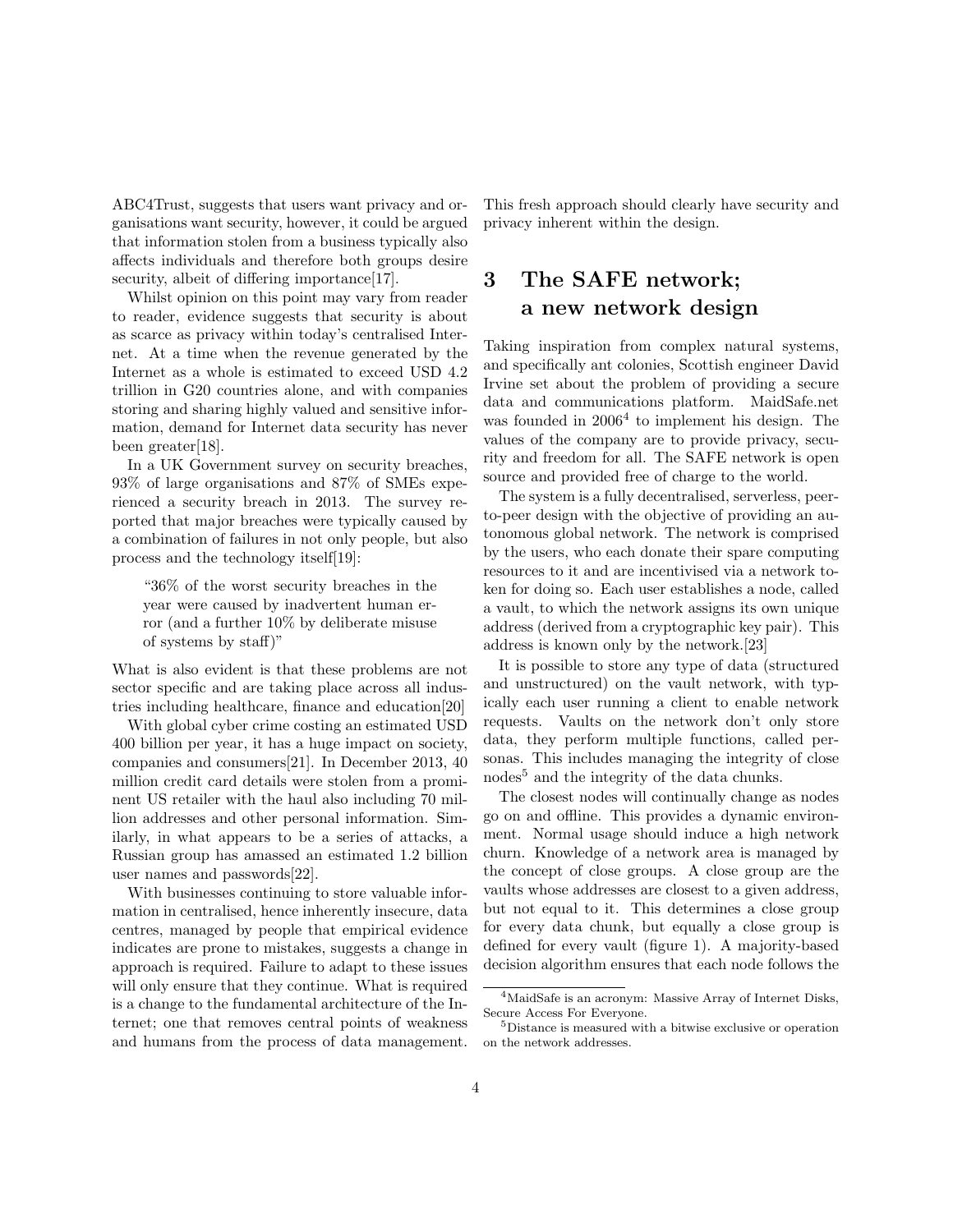

Figure 1: Illustrative connection map of nodes showing the dynamic nature of the network. Connected lines indicate that these nodes have each other in their routing tables. Nodes B, D, F and L are assumed to be the new close group for Node-K, where Node-I is no longer in the close group of four.

rules of the network. It minimises undesirable or malicious behaviour, as verifiable wrong calls by a node will be monitored by its surrounding nodes. These nodes will reduce the rank of the offending node and eventually exclude it from the network.[\[25\]](#page-8-16)

Data is stored on the network in encrypted chunks. These chunks are generated by the Self-Encryption process where a sliding window encrypts and obfuscates chunks with the hash of neighbouring chunks. The final hash of the chunk serves as the name of the chunk. This makes the network content addressable, at least when you have access to the data map to reconstruct a file[\[26\]](#page-8-17). Additionally, this allows the network to self-heal stored data; a stored chunk whose hash does not correspond to its address has been corrupted and can be restored from redundant copies.

In the interest of data availability, the network retains minimally four live copies of each data chunk at any time. Data managers are responsible for ensuring a new copy gets created as vaults go offline. They also maintain a record of dead copies, as offline vaults are likely to return online later. Because the network is content addressable, deduplication of data is utilised.

An internal study in partnership with NHS Ayrshire and Arran in 2011, showed that MaidSafe's algorithm achieved a 48% deduplication rate on a 397GB data set, 312GB of which were DICOM x-ray images.

Importantly though, the MaidSafe network is the first distributed hash storage system that supports deletion of data. The algorithm accomplishes this without explicitly listing the registered owners of chunks in the network.

#### 3.1 Data in a hostile environment

The problems of data surveillance, security and privacy are multi-faceted. The SAFE network employs a range of strategies to address these problems. By decentralising the storage of data on a global network, the SAFE network makes it more challenging for any local actor to monitor and trace information. Data is no longer confined to a physical storage location. Network churn makes storage dynamic and mostly a memory-to-memory operation. As data chunks are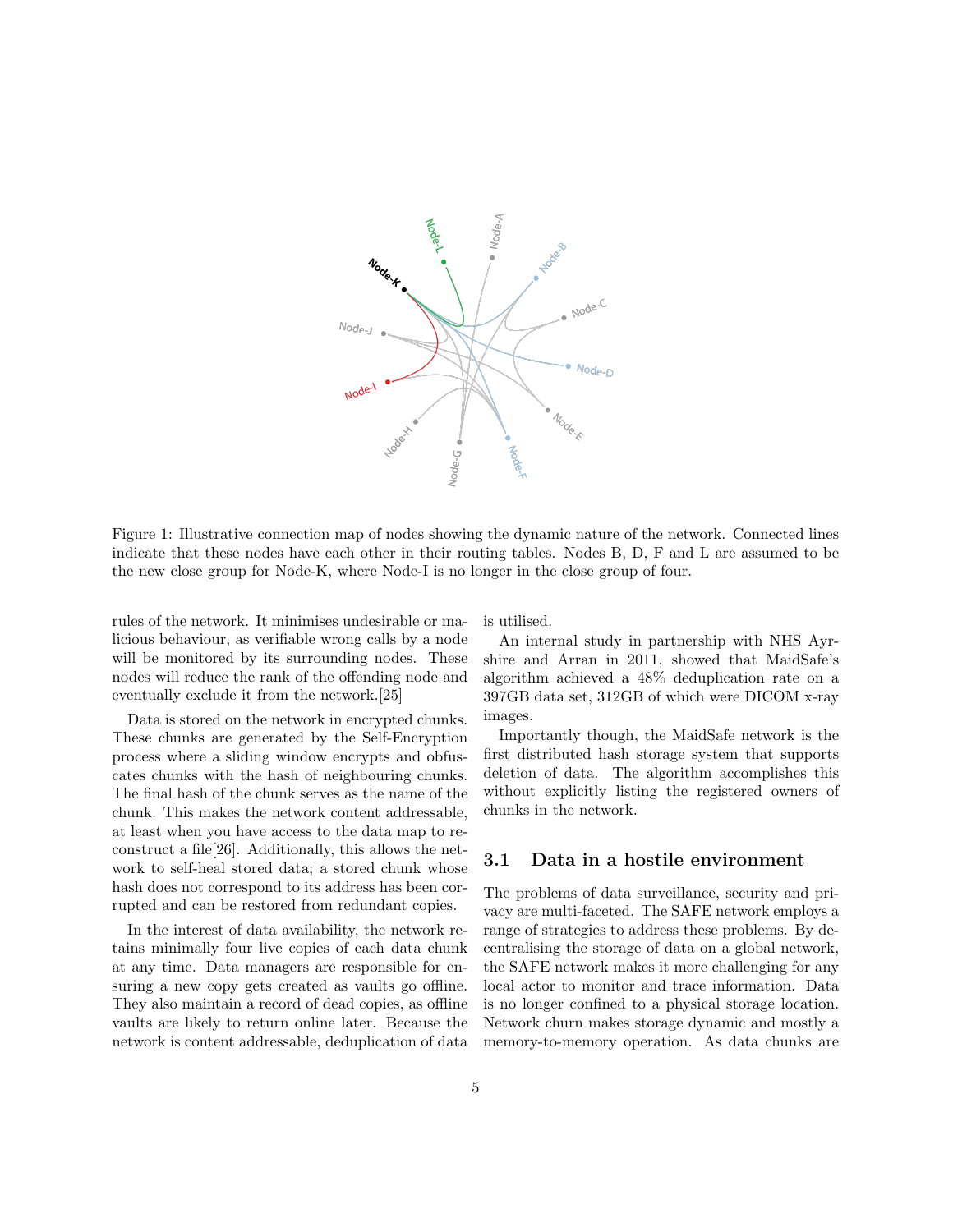stored with a 512bit network address and each chunk of data is not linked to other chunks from the same file, reconstruction of a file without a datamap is computationally infeasible.

Anonymity is a crucial element of the network. To provide a fully decentralised network, users must be able to self-authenticate onto it. This process does not involve any register of the active users, or a thirdparty verification step. Users are able to generate their own credentials and store their identity securely on the network. The credentials allow a user to retrieve a passport from the network that stores all additional keys to access and reconstruct their stored content from the network.[\[27\]](#page-8-18). This provides users with the ability to manage their own identity for the first time at network level. The authentication process happens fully within the client computer. The password is never sent out onto the network.

Self-Authentication within the SAFE network provides users with anonymity as no entity, MaidSafe included, is aware of any information about any of the network users. Self-Authentication also ensures that access to the network can never be restricted for any individual.

This means that applications on top of the SAFE network need to get explicit permission from any user to collect personal information. The user can always retract these permissions and is the owner of his/her own data at all times.

The Self-Encryption process of all data ensures that data on the network is always encrypted, whether at rest or in transit. Data is only ever decrypted by the client, on the end-user machine. The encryption password cannot be stolen from the network, as it is not given out.

However, the risk remains that credentials are stolen from a compromised end-user machine. There are measures one can take to protect against this threat, like external hardware authentication keys. Such measures are currently beyond the scope of this article and the MaidSafe project. As keylogging and hacking into individual end-user machines is a resource intensive tasks for any organisation, the SAFE network levels the playing field for the opposing forces of a right to privacy and a drive for mass surveillance.

It is also worth considering the robustness that the

SAFE network provides. As the network is comprised of the resources of its users, as opposed to a central location, it cannot be turned off and no kill switch exists. Furthermore, the network does not use the Domain Name System (DNS), making it impervious to web censoring.

All SAFE traffic exists as fully encrypted UDP packets. This implements Net Neutrality at the core of the SAFE network. All data packets are indistinguishable and can only be treated equally.

However, despite many of these advantages, there are many challenges the network needs to overcome to achieve widescale adoption.

### 4 Discussion

### 4.1 Adoption challenges

It is proposed that the SAFE network offers a solution to many of the security and privacy challenges experienced with the Internet today. However, even if the implementation and widescale adoption of the network is assumed, it still leaves many considerations for which answers are not yet known. Governments will still want to surveil both their citizens and others whom they deem to be a potential threat.

As mentioned before, credentials can be stolen and human beings are often the weakest link in a security scheme. This paper proposes that Governments may have a legitimate interest to surveil possible security threats. However, with the introduction of the SAFE network, mass surveillance will become too resource intensive to maintain.

Attacks can also take a non-technical form. For example, public relations efforts to discredit the network to the public, slowing and even halting adoption are a possibility.

Removing advertising as a default form of payment for online services will also require significant adjustment and many companies who experience success with the status quo might be resistant to change.

However, it is important that the SAFE network does not make the advertisement driven business model impossible. On the contrary, the SAFE network drastically cuts the infrastructure costs of on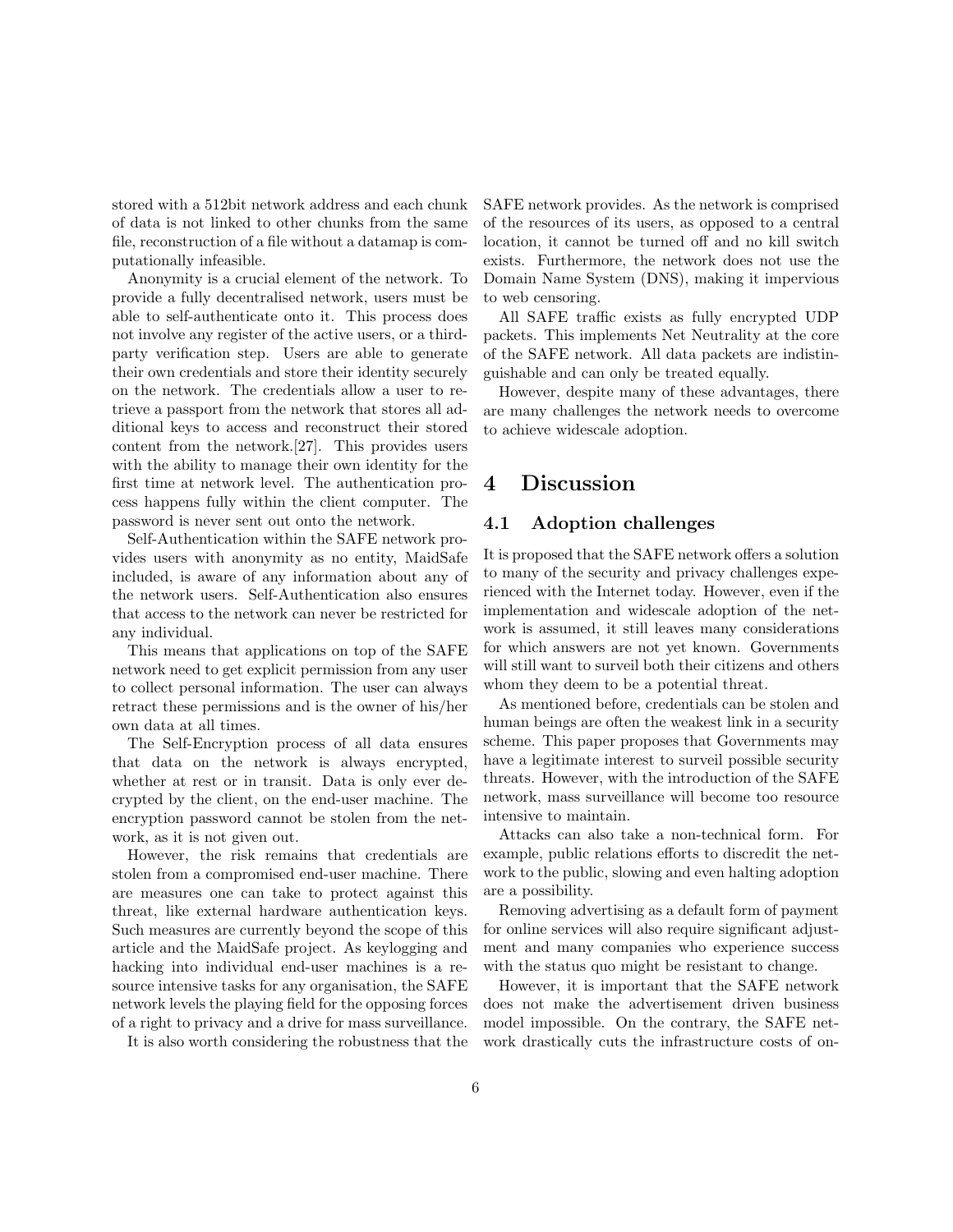line services, and a service may allow users to actively choose to pay for their usage by receiving advertisements. The SAFE network just restores the choice to the users.

Alternatively, cryptocurrencies can be part of the solution. Innovations such as Bitcoin (currently) provide very low transaction fees and can be divided with a resolution of  $10^{-8}$  BTC, making micropayments a viable option. Accumulated micropayments can automatically be transferred to the correct rights holders, be it for text, music, movies or applications. At present, Bitcoin has some technical challenges regarding transaction speed $6$  that could limit its usefulness. Also the real transaction cost - disregarding mining for a bitcoin transfer is not insignificant. This cost is volatile, but has averaged above USD 20 per transaction since December 2013[\[28\]](#page-8-19).

Interestingly, the SAFE network incorporates a new cryptocurrency technology, called Safecoin. Safecoin serves first to incentivise constructive behaviour on the network. Users are rewarded with Safecoin, paid to them by the network, as compensation for providing their computing resources. Similarly, application developers are rewarded for creating applications, based on how much their applications are used. As Safecoin transactions are not  $\text{chained}^7$  $\text{chained}^7$  and a more efficient method of consensus is used, ie close groups within the network, it is energyefficient and it can validate transactions at network speed. Additionally, Safecoin guarantees micropayments with a divisibility of at least  $2^{-32}$ . These attributes mean that it is a potentially viable way of facilitating rapid micropayments for any type of content within the network.

Clearly there is no obvious answer to the question of how to fund a new decentralised Internet, and it is out the scope of this paper to attempt to find one. However, there are many alternatives, all of which put the user in control of their data.

### 4.2 Competing alternatives

MaidSafe is not the only organisation to build decentralised technologies for network infrastructure. There are a number of alternative projects that value decentralisation. It is outwith the scope of this paper to provide a detailed analysis of each. The intention is to acknowledge that the SAFE network is not an isolated project.

It should be noted, however, that these listed alternatives are restricted to public publishing networks only for the sake of brevity. The reach of the MaidSafe protocol is more fundamental and supports any type of Internet or private application. Additionally, the simple principles of its operation allow for extension to new functionalities in the future with a particular interest in decentralised computation.

Established in 2000, Gnutella was one of the earliest decentralised pure peer-to-peer networks and currently supports several million users. As with the SAFE network there is no reliance on any central servers. The network is comprised of leaf nodes, nodes which have no child nodes, and ultra nodes, which are capable of routing requests and responses from other nodes on the network. This is accomplished via the exchange of a Query Routing Table. Peers communicate using an application level protocol which uses message headers that describe the message payload. Peers send the messages they receive to other peers they are connected to. In this respect, messages flood the network, making the process less efficient than some of the other alternatives.

The Gnutella network has been successfully utilised by clients, such as Emule, which enable public file sharing. However, the implementation does not permit private data to be stored. Furthermore, data on the Gnutella network is also intended to be immutable and therefore does not enable data removal. Whilst these attributes make it well suited to public file sharing services, it would not be a suitable replacement for all existing web services.

Freenet is another peer-to-peer network that utilises a decentralised data store that provides its users with anonymity protection and censor-resistant communications. The open source project was established in 1999 and his been in development ever since.

<span id="page-6-0"></span> $^6{\rm It}$  can take up to 60 minutes to confirm a Bitcoin transaction from several miners.

<span id="page-6-1"></span><sup>7</sup>Only the previous and current owner of the coin is known.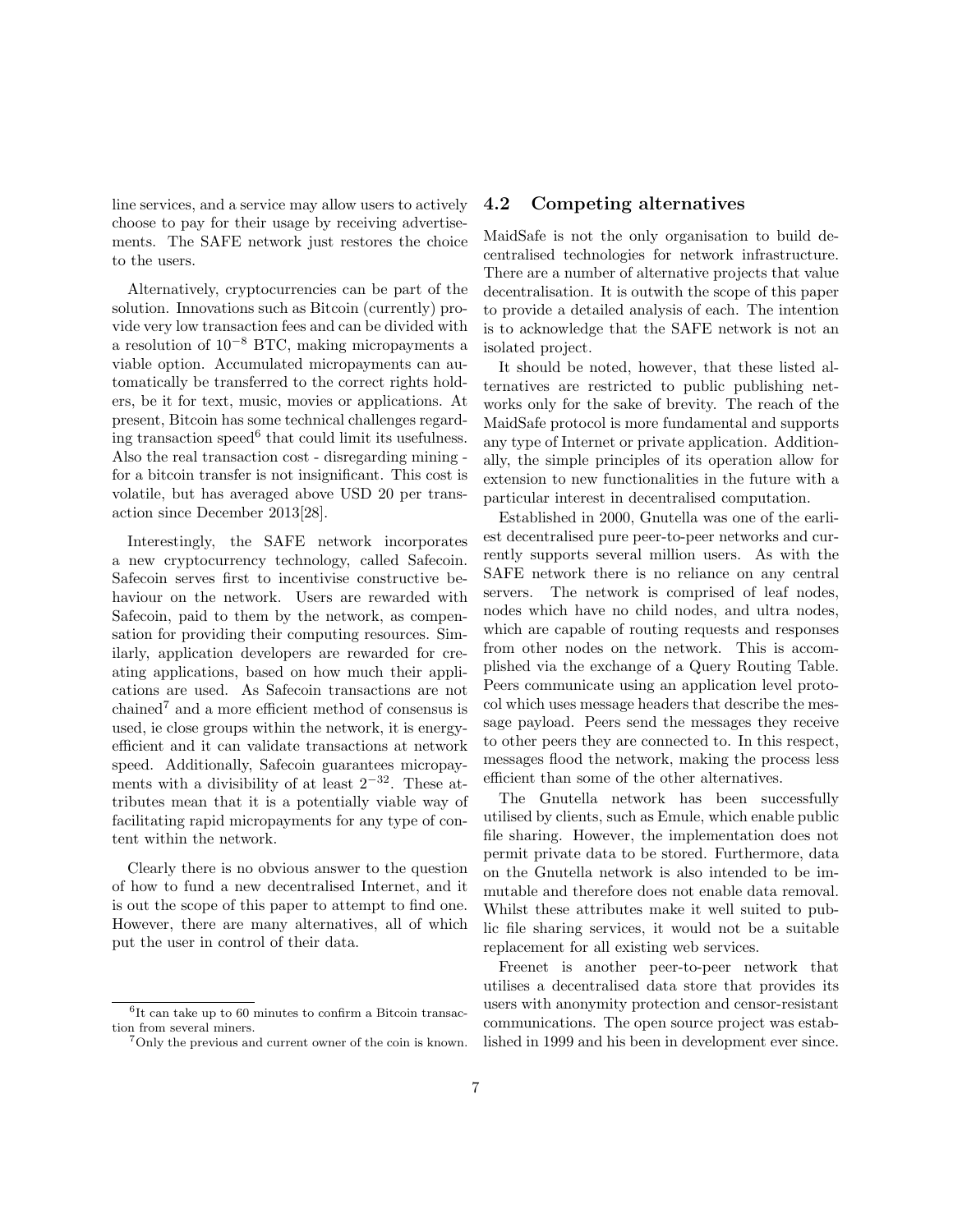The network is comprised of multiple nodes, some of which act as hosts for data and others which only route the flow of data. Every node on the network contributes storage space and data is stored in encrypted blocks and spread on several network nodes. Unlike the SAFE network, which was designed as a decentralised data and communications network, Freenet was primarily designed as a network for the publication of files and is not intended to limit access to those files. There is no mechanism to delete data on the network, however, information that is not retrieved regularly can drop off the network as allocated disk space is utilised. This approach makes Freenet an effective anonymous publishing platform, but its lack of storage and management of private data limits its potential to replace today's existing centralised web services.

BitTorrent is the most popular peer-to-peer network and is, according to the company, used by an estimated 150 million users world wide. BitTorrent brings an innovative approach to the problem of scalability within P2P systems, which typically rely on source peers to provide the majority of the resource when downloading large files. To improve efficiency, BitTorrent splits each file into 256kB blocks and these are passed between peers on a quid pro quo basis. File fragments can then be downloaded out of sequence, enabling peers to obtain fragments they require from other peers on the network, thus providing faster downloads and a fairer distribution of resources between network peers.

However, BitTorrent is not a completely decentralised network, utilising servers (torrent trackers) to monitor where file blocks are located in order to assist in the transmission and reconstitution of the entire file. Clients require to communicate with the tracker servers in order to initiate downloads. The use of these centralised points not only represents a potential point of weakness, they are also a potential security risk as they represent a public directory for the location of file blocks. Increasingly though, the original torrent files have been replaced since several years with a hash based universal resource identifier (URI), a so called magnetic link. This makes the BitTorrent network much more decentralised, while it still relies on web searches for discovering the magnetic URI for specific content.

## Conclusion

The SAFE network potentially provides a solution to those looking to enjoy the vast resources of the Internet without many of the downsides, which include mass surveillance from governments and companies. The SAFE network also aims to minimise many of the security risks that currently exist with the existing World Wide Web. The SAFE network has been implemented in a decentralised architecture and has been designed in this way to remove the requirement for human intervention from our data, while also removing servers, which act as a central point of weakness.

## References

- <span id="page-7-0"></span>[1] Statista, *Average Global Internet Connection Speed from 1st Quarter 2011 to 1st Quarter 2014*, [statista.com 2014](http://www.statista.com/statistics/204954/average-internet-connection-speed-worldwide/)
- <span id="page-7-2"></span>[2] J.R. Nay, *Skype's Worldwide Trac Continues to Grow, with 214 Billion Minutes on VOIP in 2013*, [TruTower, January 13, 2014](http://www.trutower.com/2014/01/13/skype-voip-app-calling-statistics-telegeography/)
- <span id="page-7-3"></span>[3] PriMetrica, *TeleGeography Report 2013*, [Execu](http://www.telegeography.com/page_attachments/products/website/research-services/telegeography-report-database/0004/6341/TG_executive_summary.pdf)[tive Summary](http://www.telegeography.com/page_attachments/products/website/research-services/telegeography-report-database/0004/6341/TG_executive_summary.pdf)
- <span id="page-7-1"></span>[4] ABI Cloud Content and Services Research service, *Personal Cloud Storage and Synchronization Study*, [Personal Cloud Storage Accounts Total](https://www.abiresearch.com/press/personal-cloud-storage-accounts-total-one-billion-) [One Billion in 2013, Generating 685 Petabytes,](https://www.abiresearch.com/press/personal-cloud-storage-accounts-total-one-billion-) [Research News December 13, 2013](https://www.abiresearch.com/press/personal-cloud-storage-accounts-total-one-billion-)
- <span id="page-7-4"></span>[5] Internet World Stats, *Internet Users in the World Q4 2013*, [Miniwatts Marketing Group Internet](http://www.internetworldstats.com/stats.htm) [World Stats](http://www.internetworldstats.com/stats.htm)
- <span id="page-7-5"></span>[6] V. Cerf et al, *Brief History of the Internet*, [Inter](http://www.internetsociety.org/internet/what-internet/history-internet/brief-history-internet)[net Society](http://www.internetsociety.org/internet/what-internet/history-internet/brief-history-internet)
- <span id="page-7-6"></span>[7] A. Zurcher, *Roman Empire to the NSA: A World History of Government Spying*, [BBC News,](http://www.bbc.co.uk/news/magazine-24749166) [November 1, 2013](http://www.bbc.co.uk/news/magazine-24749166)